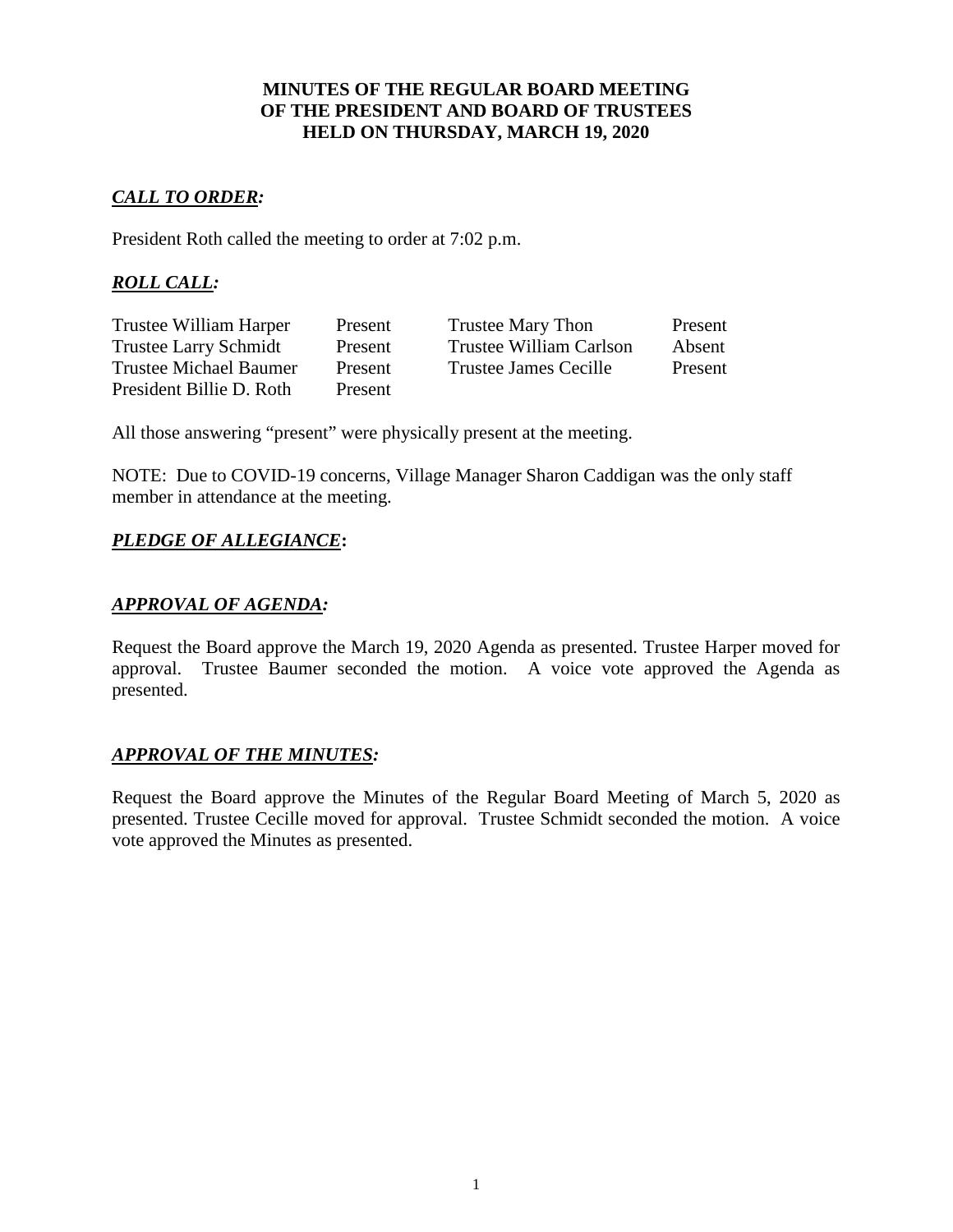## *COMMUNITY DEVELOPMENT – Trustee Carlson/Trustee Harper*

### A-20-025 Ordinance – Approval of Execution of Planned Unit Development Agreement / Sealmaster / 375 Roma Jean Parkway

Request the Board approve an Ordinance entitled "AN ORDINANCE APPROVING A LOT CONSOLIDATION, APPROVING A PLAT OF CONSOLIDATION AND APPROVING AND AUTHORIZING THE EXECUTION OF A PLANNED DEVELOPMENT AGREEMENT FOR JB ENTERPRISES II, INC. D/B/A SEALMASTER CHICAGO AND NORTHWEST ENTERPRISES, INC. (375 ROMA JEAN PARKWAY, STREAMWOOD, ILLINOIS)." This Ordinance authorizes execution of a Planned Development Agreement for the consolidation of two lots and future expansion of an existing industrial use.

Trustee Harper presented the Ordinance for second reading and moved for approval. Trustee Cecille seconded the motion. ROLL CALL:

| <b>Trustee Harper</b>  | Aye | Trustee Thon             | Aye    |
|------------------------|-----|--------------------------|--------|
| <b>Trustee Schmidt</b> | Aye | <b>Trustee Carlson</b>   | Absent |
| <b>Trustee Baumer</b>  | Aye | <b>Trustee Cecille</b>   | Ave    |
| Motion carried.        |     | <b>ORDINANCE 2020-10</b> |        |

## A-20-026 Ordinance – Special Use – Thai Siri

Request the Board approve an Ordinance entitled "AN ORDINANCE GRANTING A SPECIAL USE PERMIT TO ALLOW FOR THE OPERATION OF A RESTAURANT WITH THE SERVICE OF ALCOHOLIC BEVERAGES IN A C-2 COMMERCIAL DISTRICT LOCATED AT 1036 E. SCHAUMBURG ROAD." This Ordinance approves a Special Use for the sale of alcohol in a restaurant.

Trustee Harper presented the Ordinance for second reading and moved for approval. Trustee Thon seconded the motion. ROLL CALL:

| Trustee Thon    | Aye    | <b>Trustee Schmidt</b> | Aye |  |
|-----------------|--------|------------------------|-----|--|
| Trustee Carlson | Absent | Trustee Baumer         | Aye |  |
| Trustee Cecille | Ave    | <b>Trustee Harper</b>  | Aye |  |
|                 |        |                        |     |  |

Motion carried. CORDINANCE 2020-11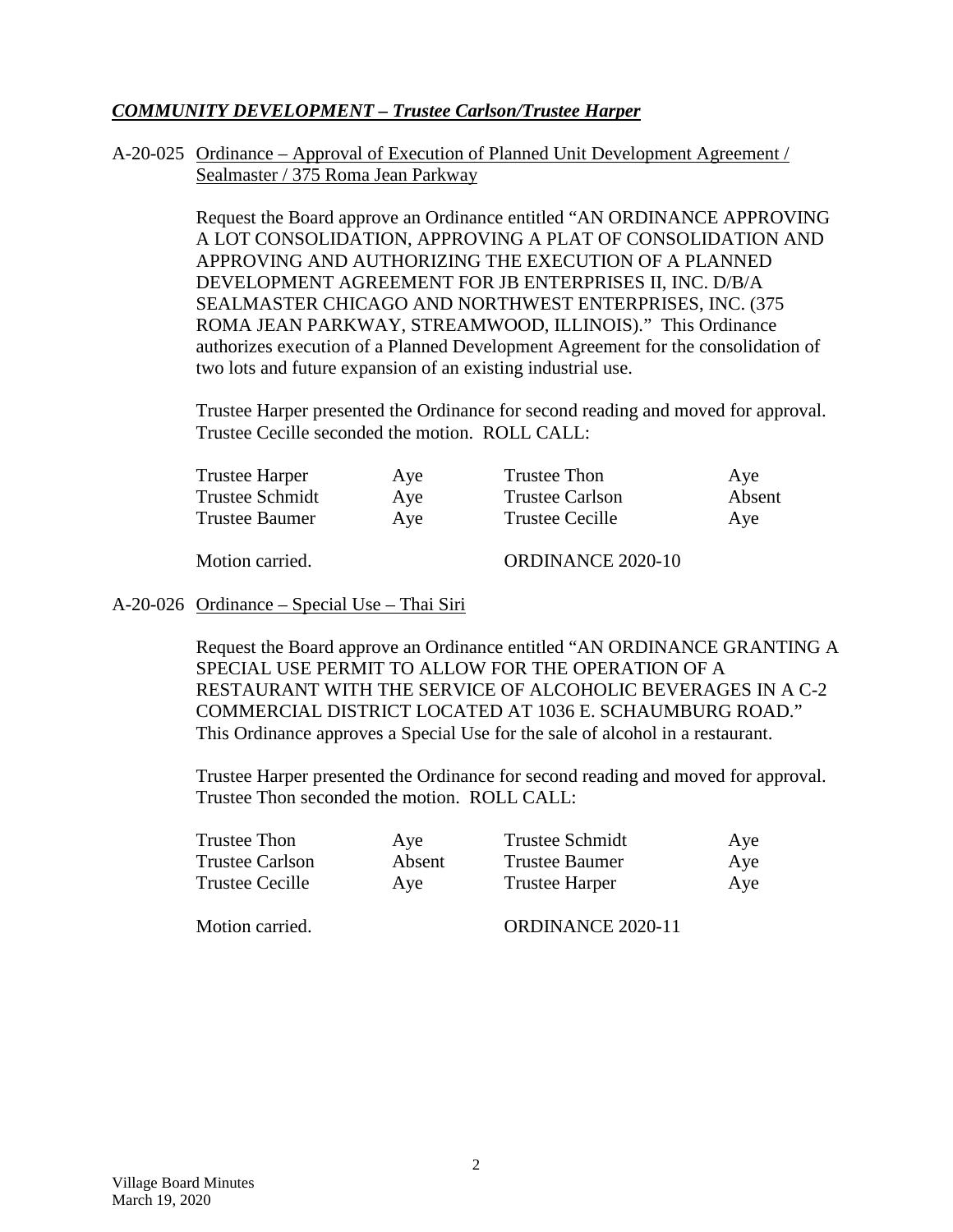## *PUBLIC WORKS - Trustee Baumer/Trustee Schmidt*

#### A-20-029 Ordinance – Intergovernmental Agreement / JAWA

Request the Board approve an Ordinance entitled "AN ORDINANCE APPROVING AND AUTHORIZING THE EXECUTION OF A SECOND EXTENDED, AMENDED AND RESTATED INTERGOVERNMENTAL WATER SUPPLY AGREEMENT WITH THE NORTHWEST SUBURBAN MUNICIPAL JOINT ACTION WATER AGENCY (JAWA)." The Northwest Suburban Joint Action Water Agency (JAWA) is a consortium of seven municipalities that originally entered into an intergovernmental agreement (IGA) in 1982 to provide and purchase its water supply from the City of Chicago. This amendment to the Agreement establishes trustee accounts for the repayment of debt owed by the agency.

Trustee Baumer presented the Ordinance for second reading and moved for approval. Trustee Cecille seconded the motion. ROLL CALL:

| Trustee Schmidt       | Aye | <b>Trustee Carlson</b> | Absent |
|-----------------------|-----|------------------------|--------|
| <b>Trustee Baumer</b> | Ave | <b>Trustee Cecille</b> | Ave    |
| <b>Trustee Harper</b> | Aye | Trustee Thon           | Aye    |
| Motion carried.       |     | ORDINANCE 2020-12      |        |

## A-20-033 Resolution – Approval of Bid / 2020 Various Concrete Reconstruction (VCR) Projects

Request the Board approve a Resolution entitled "A RESOLUTION ACCEPTING THE LOW BID, APPROVING AND AUTHORIZING THE VILLAGE PRESIDENT TO EXECUTE ON BEHALF OF THE VILLAGE AND AUTHORIZING THE VILLAGE CLERK TO ATTEST TO A CERTAIN CONTRACT WITH G&M CEMENT CONSTRUCTION, INC. TO PROVIDE CONCRETE RESTORATION WORK." This Resolution accepts the low bid and authorizes the execution of a contract with G&M Cement Construction, Inc. for the removal and reconstruction of certain curbs, driveway aprons and sidewalks included in the 2020 street program for an estimated cost of \$939,126.00.

Trustee Baumer presented the Resolution and moved for approval. Trustee Cecille seconded the motion. Village Manager Sharon Caddigan stated this is an annual bid for various concrete work done within the 2020 road program. Only two bids were received with G & M Cement being the low bid. They have worked in Streamwood with favorable results. Costs are higher than in past years but this bid came in just below the engineering estimate. ROLL CALL:

| Trustee Baumer  | Aye | Trustee Cecille        | Aye    |
|-----------------|-----|------------------------|--------|
| Trustee Harper  | Aye | Trustee Thon           | Aye    |
| Trustee Schmidt | Aye | <b>Trustee Carlson</b> | Absent |

Motion carried. RESOLUTION 2020-10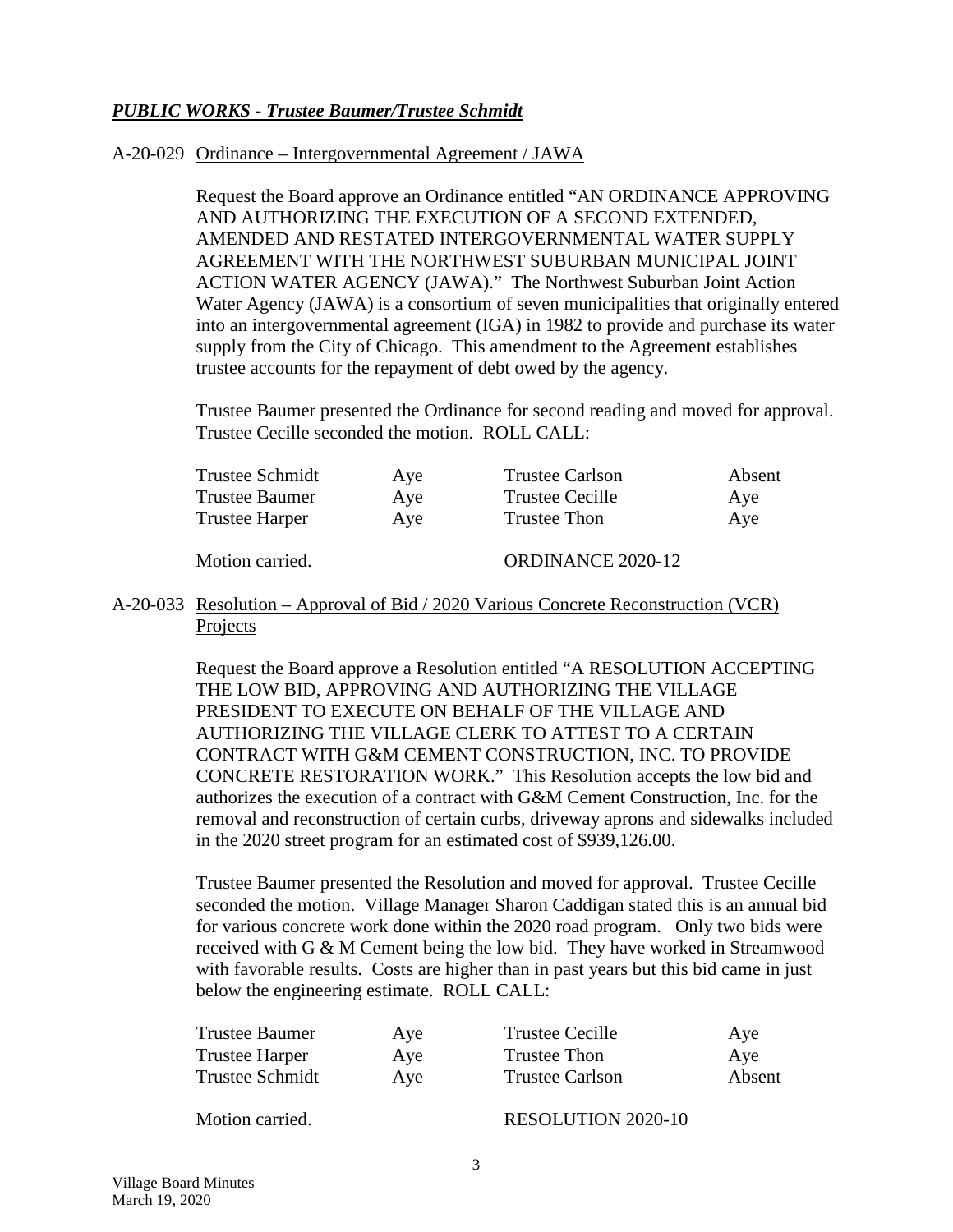#### A-20-034 Motion – Vehicle Purchases

Request the Board approve the purchase of three (3) 2020 Ford F-250s from Currie Motors of Frankfort, Illinois for a cost not to exceed \$85,892.00.

The three Ford F-250s will replaces two 2008 Ford F-250s and one 2008 Ford F-350. Funds to replace these vehicles are included in the 2020 Equipment Replacement Fund (ERF).

Trustee Baumer presented the Motion and moved for approval. Trustee Schmidt seconded the motion. Village Manager Sharon Caddigan stated these are planned replacement vehicles for the landscaping and water department, and will be purchased through the Suburban Purchasing Cooperative low bid. All vehicles come with the standard 3 year/36,000 mile bumper-to-bumper and 5 year/60,000 mile powertrain warranty. All are equipped to be fully operational except for snow plows which will be purchased and installed at a later date. Trustee Harper asked if the old plows could be reused. Ms. Caddigan stated that the technology and structure of the vehicles may preclude that, but if they are reusable, they will be. Trustee Cecille asked if the vehicles were 4x4; Ms. Caddigan stated they likely were but could confirm at a later time if necessary. ROLL CALL:

| Trustee Cecille        | Aye    | <b>Trustee Harper</b>  | Aye |
|------------------------|--------|------------------------|-----|
| Trustee Thon           | Aye    | <b>Trustee Schmidt</b> | Aye |
| <b>Trustee Carlson</b> | Absent | Trustee Baumer         | Aye |

Motion carried.

## *COMMUNITY AFFAIRS - Trustee Thon/Trustee Cecille*

#### A-20-030 Ordinance – Number of Liquor Licenses

Request the Board approve an Ordinance entitled "AN ORDINANCE AMENDING SECTION 3-4-8 ENTITLED "LICENSE CLASSIFICATIONS, FEES, NUMBER ISSUED" OF CHAPTER 4 ENTITLED "ALCOHOLIC LIQUOR DEALERS" OF TITLE 3 ENTITLED "BUSINESS AND LICENSE REGULATIONS," OF THE VILLAGE CODE OF ORDINANCES OF THE VILLAGE OF STREAMWOOD." This Ordinance amends the number of select liquor license classifications available for purchase to conform to the actual number of licenses outstanding at this time.

Trustee Thon presented the Ordinance for second reading and moved for approval. Trustee Harper seconded the motion. ROLL CALL:

| Trustee Harper  | Aye | Trustee Thon           | Aye    |
|-----------------|-----|------------------------|--------|
| Trustee Schmidt | Aye | <b>Trustee Carlson</b> | Absent |
| Trustee Baumer  | Aye | Trustee Cecille        | Aye    |
|                 |     |                        |        |

Motion carried. CONDINANCE 2020-13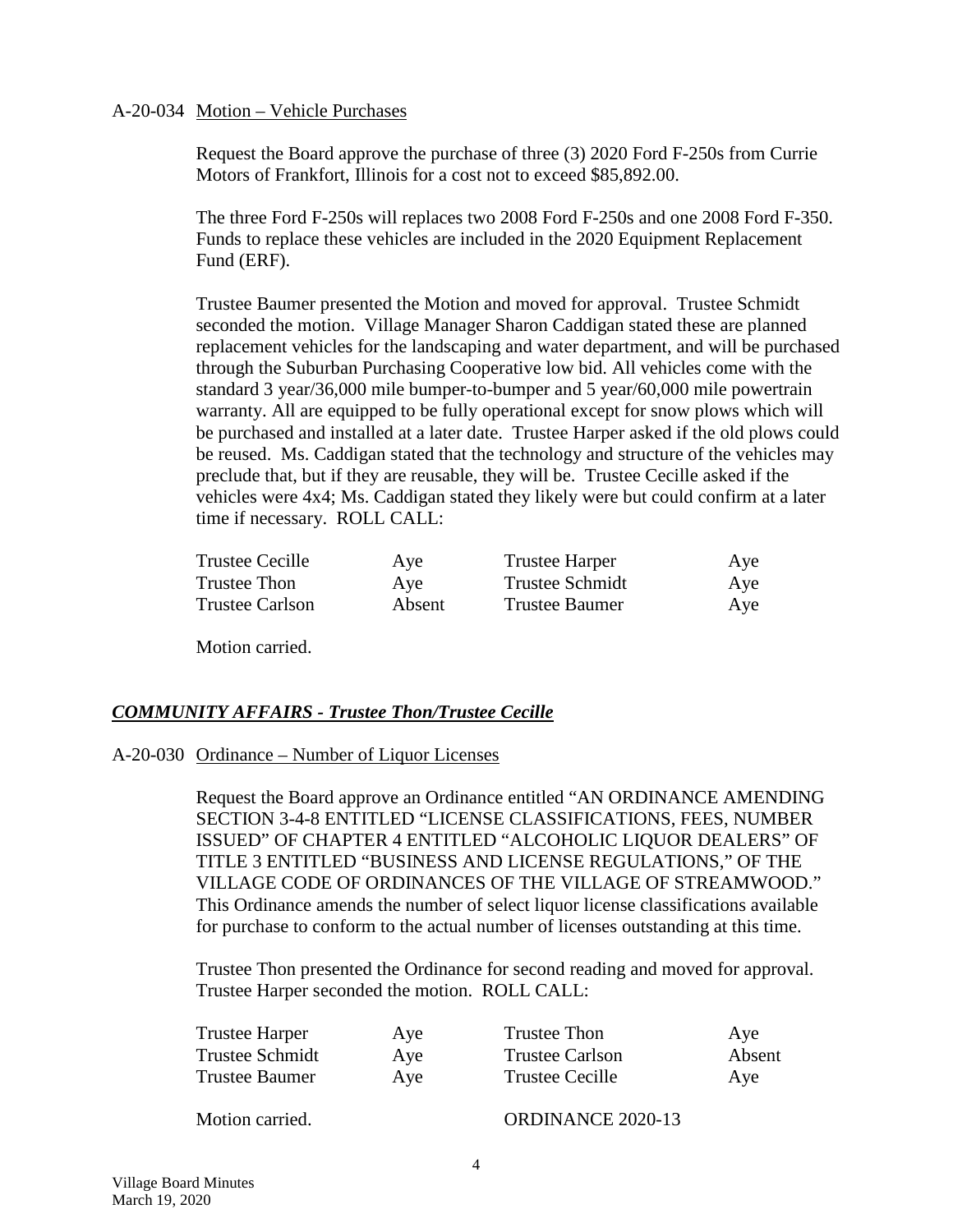#### A-20-035 Resolution – Golf Fees

Request the Board approve a Resolution entitled "A RESOLUTION ADOPTING A REVISED GAS GOLF CART FEE SCHEDULE FOR THE STREAMWOOD OAKS GOLF CLUB." This Resolution establishes the fees for golf cart rental at Streamwood Oaks Golf Club.

Trustee Thon presented the Resolution and moved for approval. Trustee Baumer seconded the motion. Village Manager Sharon Caddigan stated Links Management is recommending a \$1 increase (from \$8 to \$9) to the cart rental fees; this fee was not adjusted when rates were last modified in 2017. This increase will help to defray the cost of new carts and other expenses including increases in the minimum wage. ROLL CALL:

| Trustee Thon           | Ave    | <b>Trustee Schmidt</b>    | Aye |
|------------------------|--------|---------------------------|-----|
| <b>Trustee Carlson</b> | Absent | <b>Trustee Baumer</b>     | Aye |
| Trustee Cecille        | Ave    | <b>Trustee Harper</b>     | Aye |
| Motion carried.        |        | <b>RESOLUTION 2020-11</b> |     |

## *LEGISLATIVE – Trustee Cecille/Trustee Thon*

#### A-20-031 Ordinance – Approval of Amendment to Zoning Map

Request the Board approve an ordinance entitled "AN ORDINANCE AMENDING THE ZONING ORDINANCE AND ZONING MAP OF THE VILLAGE OF STREAMWOOD, COOK COUNTY, ILLINOIS." This Ordinance amends the Village's official zoning map to include any additions or changes that have occurred over the past two years.

Trustee Cecille presented the Ordinance for second reading and moved for approval. Trustee Thon seconded the motion. ROLL CALL:

| Trustee Schmidt | Aye | <b>Trustee Carlson</b>   | Absent |
|-----------------|-----|--------------------------|--------|
| Trustee Baumer  | Aye | <b>Trustee Cecille</b>   | Aye    |
| Trustee Harper  | Aye | Trustee Thon             | Aye    |
| Motion carried. |     | <b>ORDINANCE 2020-14</b> |        |

NOTE: Trustee Carlson arrived and joined the meeting at 7:24 p.m.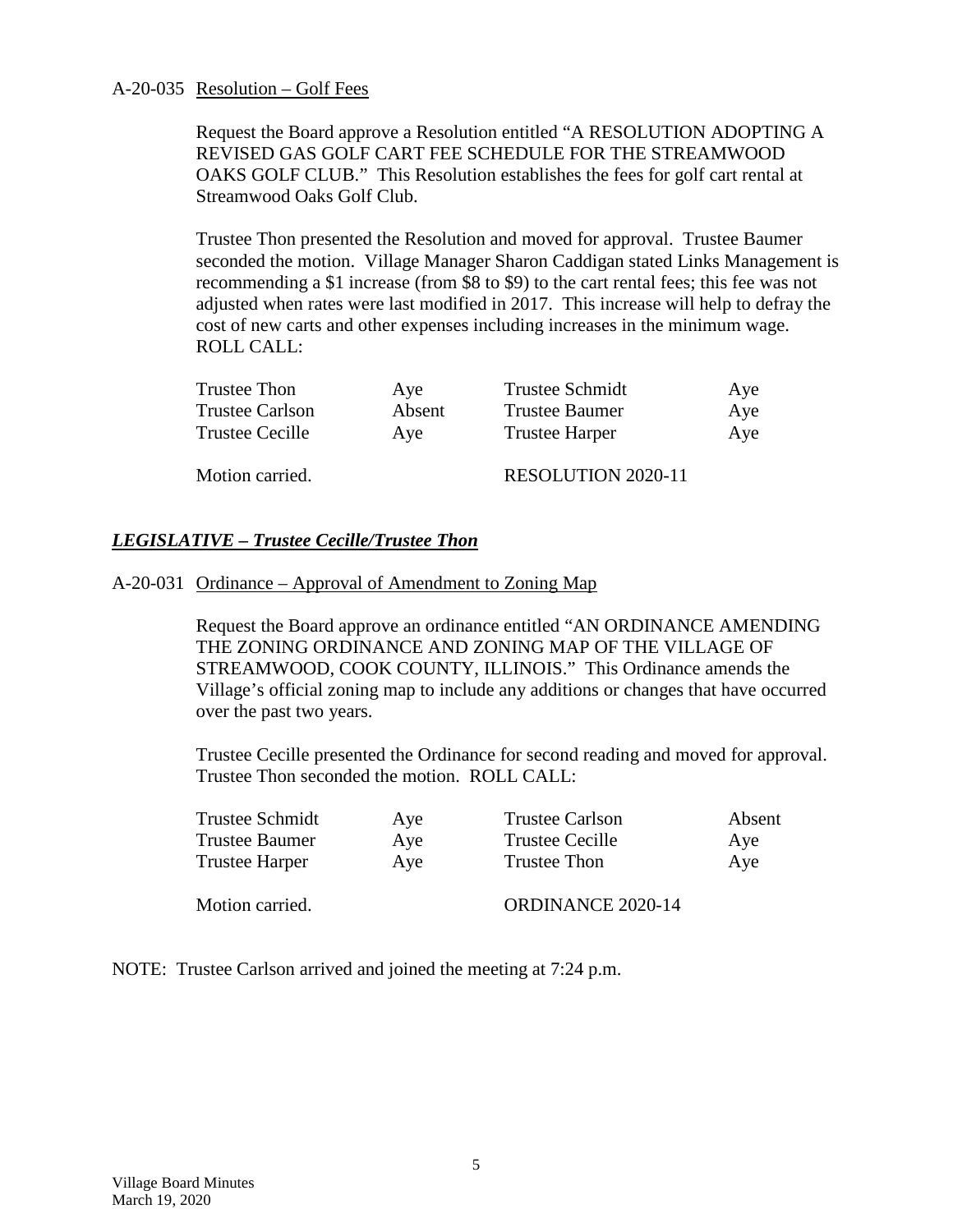#### A-20-036 Resolution – Professional Services Agreement / Village Attorney and Prosecutor

Request the Board approve a Resolution entitled "A RESOLUTION AUTHORIZING THE VILLAGE PRESIDENT TO EXECUTE ON BEHALF OF THE VILLAGE, AND AUTHORIZING THE VILLAGE CLERK TO ATTEST TO A CERTAIN AGREEMENT FOR CORPORATION COUNSEL AND VILLAGE PROSECUTOR SERVICES." This Resolution approves a one-year professional service agreement with Storino, Ramello & Durkin to serve as Village Attorney and Village Prosecutor for the Village of Streamwood.

Trustee Cecille presented the Resolution and moved for approval. Trustee Harper seconded the motion. Village Manager Sharon Caddigan stated this is an annual contract for Corporation Counsel and Prosecution legal services. Storino, Ramello & Durkin have represented the Village since 1996. The retainer covers 60 hours monthly for on-site attorney fees. A 2.5% increase has been requested increasing the retainer amount to \$9,823.00 per month. Additional services will be billed at \$225.00/hour, also a 2.5% increase. The agreement is effective April 1, 2020.

Trustee Schmidt asked how often the billing goes over the 60 hour retainer. Ms. Caddigan stated the 60 hours only covers when Attorney Bastian or another firm attorney are actually at Village Hall for regularly scheduled office hours, staff meetings or Board meetings. Other legal hours are billed on an hourly basis, such as union negotiations, contractual work, etc. Trustee Harper asked if this includes administrative hearings. Ms. Caddigan stated it did not and that a different law firm handles the adjudication hearings. ROLL CALL:

| <b>Trustee Baumer</b> | Aye | Trustee Cecille        | Aye |
|-----------------------|-----|------------------------|-----|
| <b>Trustee Harper</b> | Aye | Trustee Thon           | Aye |
| Trustee Schmidt       | Aye | <b>Trustee Carlson</b> | Aye |

Motion carried. RESOLUTION 2020-12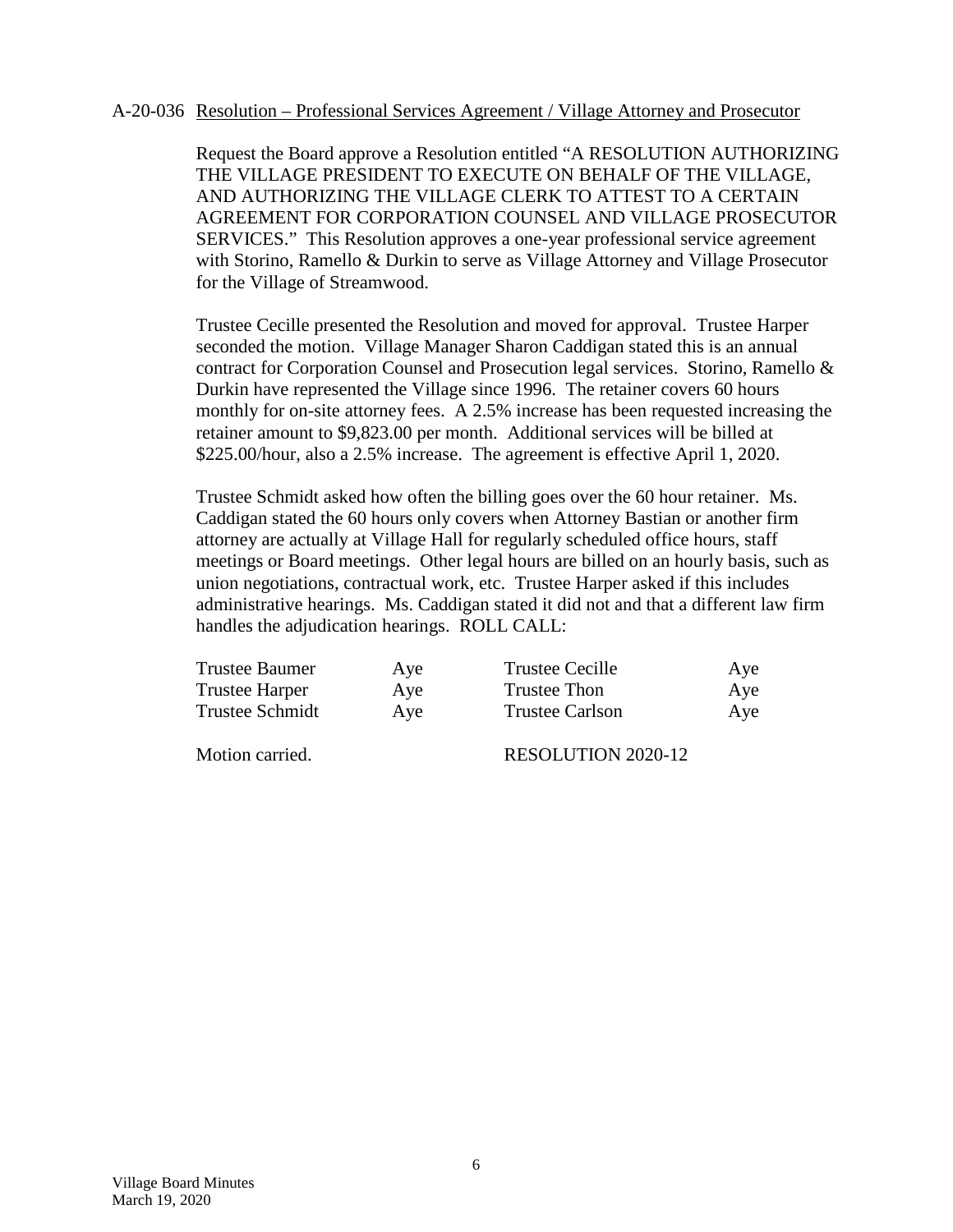## *FINANCE - Trustee Schmidt/Trustee Baumer*

#### A-20-037 Motion – Approval of Semi-Monthly Expenditures

Request the Board approve the semi-monthly expenditures in the amount of \$1,439,978.51 which represents the total of the schedule of bills dated March 19, 2020.

| General Fund                         | \$743,243.89 |
|--------------------------------------|--------------|
| <b>Wetland Special Service Areas</b> | 28.95        |
| Capital Replacement Fund             | 17,871.81    |
| <b>Street Improvement Fund</b>       | 37,290.67    |
| <b>Equipment Replacement Fund</b>    | 64,246.43    |
| <b>Facilities Replacement Fund</b>   | 67,360.55    |
| Water and Sewer Fund                 | 502,850.76   |
| Golf Fund                            | 5,085.45     |
| <b>Firefighters Pension Fund</b>     | 2,000.00     |
| Total                                | 1,439,978.51 |

Trustee Schmidt moved for approval of the Semi-Monthly Expenditures as presented. Trustee Baumer seconded the motion. ROLL CALL:

| <b>Trustee Cecille</b> | Aye | <b>Trustee Harper</b>  | Aye |
|------------------------|-----|------------------------|-----|
| Trustee Thon           | Aye | <b>Trustee Schmidt</b> | Aye |
| <b>Trustee Carlson</b> | Aye | Trustee Baumer         | Aye |

Motion carried.

#### A-20-038 Resolution – Private Activity Bond Cap Reservation

Request the Board approve a Resolution entitled "A RESOLUTION RESERVING VOLUME CAP IN CONNECTION WITH PRIVATE ACTIVITY BOND ISSUES AND RELATED MATTERS." The Village has the authority to issue private activity (industrial revenue) bonds. The Village has the option of using its authority for projects in the Village, allocating its authority to other agencies for a fee, or reserving its authority for possible future projects. This Resolution reserves the Village's private activity bond allocation for possible future uses.

Trustee Schmidt presented the Resolution and moved for approval. Trustee Cecille seconded the motion. Village Manager Sharon Caddigan stated this is an annual reservation of the Volume Cap funding. There are no currently identified users for this funding, but by reserving the authority, it allows the Village options to use the funds later this year if an appropriate opportunity would arise. ROLL CALL:

| Trustee Harper  | Aye | Trustee Thon    | Aye |
|-----------------|-----|-----------------|-----|
| Trustee Schmidt | Aye | Trustee Carlson | Aye |
| Trustee Baumer  | Aye | Trustee Cecille | Aye |

Motion carried. RESOLUTION 2020-13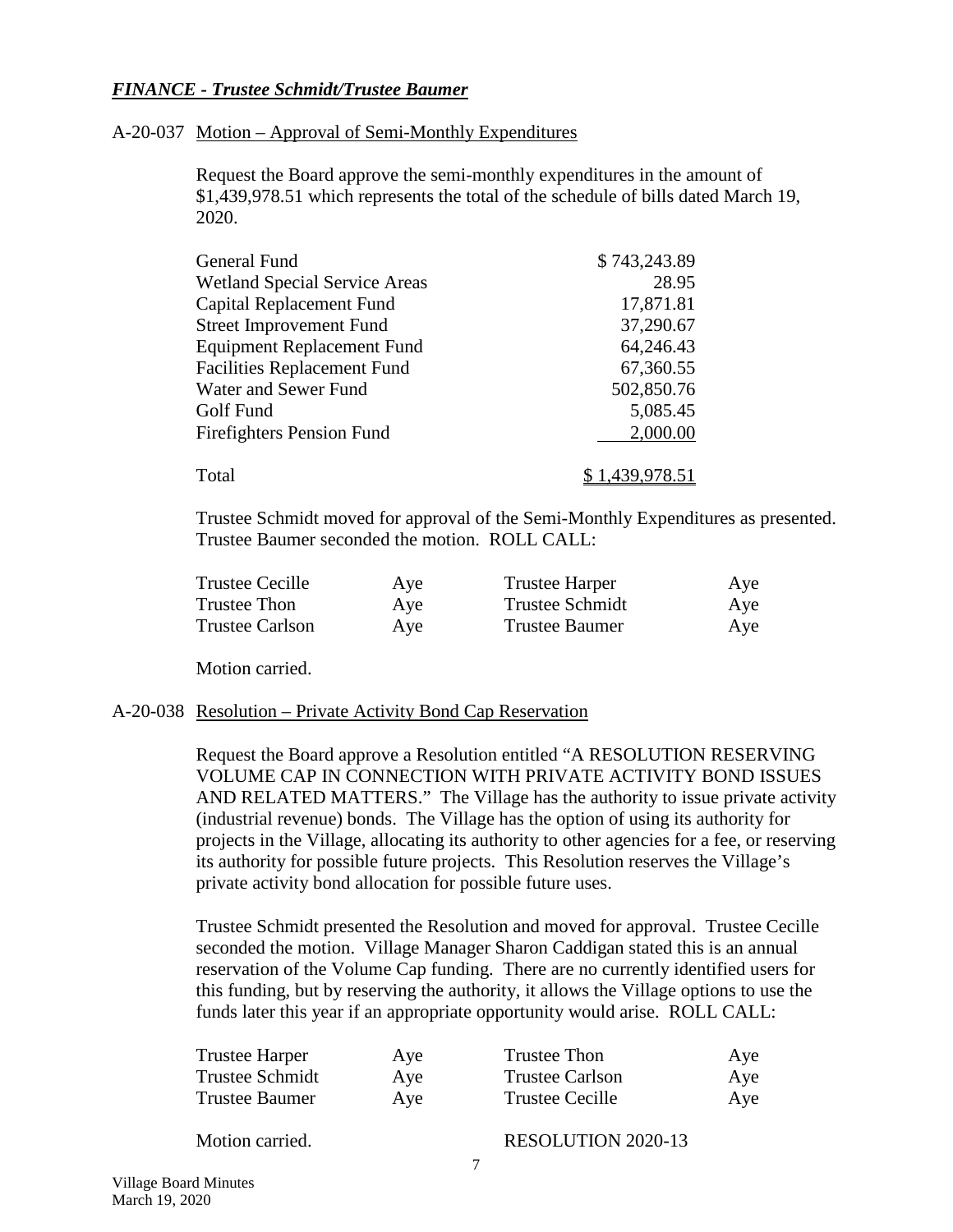# *PUBLIC SAFETY - Trustee Harper/Trustee Carlson*

#### A-20-039 Ordinance – Utility Easement Agreement / 1204 S. Park Blvd.

Request the Board approve an Ordinance entitled "AN ORDINANCE TO APPROVE A GRANT OF UTILITY EASEMENT AGREEMENT FOR A PORTION OF THE PROPERTY COMMONLY KNOWN AS 1204 S. PARK AVENUE, STREAMWOOD, ILLINOIS." This Ordinance accepts a utility easement to permit the relocation of fiber optic cable at Fire Station #31.

Trustee Harper presented the Ordinance for first reading. Village Manager Sharon Caddigan stated there is an existing lease for a cell tower on this site that serves both Verizon and AT&T. In 2005, a utility easement was granted by the Village to allow buried power and copper lines to the leased area. The original copper line was replaced by a fiber line at a later date; however, it was installed outside of the granted easement area. During the planning for the new fire station, it was determined the fiber line is in conflict with the proposed building and needs to be relocated. Staff has been working with the lessor to relocate the line west of the proposed building and they agreed to abandon its other easements and lines. This proposed easement will replace the original easement granted by the Village. Ms. Caddigan also noted there may need to be a correction in the legal description to define the exact location.

Trustee Harper moved to waive the first reading for the Ordinance. Trustee Cecille seconded the motion. A voice vote approved waiving the first reading. Trustee Harper moved to approve the Ordinance as presented, noting the possible legal description correction. Trustee Schmidt seconded the motion. ROLL CALL:

| Trustee Thon           | Aye | <b>Trustee Schmidt</b> | Aye |
|------------------------|-----|------------------------|-----|
| <b>Trustee Carlson</b> | Aye | <b>Trustee Baumer</b>  | Aye |
| Trustee Cecille        | Aye | <b>Trustee Harper</b>  | Aye |
| Motion carried.        |     | ORDINANCE 2020-15      |     |

#### *PRESIDENT'S REPORT:*

P-20-001 Police Officer Swearing-In (POSTPONED)

Noting the COVID 19 concerns, and the likelihood of a "shelter in place" order from the Governor, President Roth requested concurrence to cancel Village Board meetings until further notice. Trustee Thon moved for approval. Trustee Harper seconded the motion. ROLL CALL:

| Trustee Schmidt | Aye | <b>Trustee Carlson</b> | Aye |  |
|-----------------|-----|------------------------|-----|--|
| Trustee Baumer  | Aye | <b>Trustee Cecille</b> | Aye |  |
| Trustee Harper  | Aye | Trustee Thon           | Aye |  |

Motion carried.